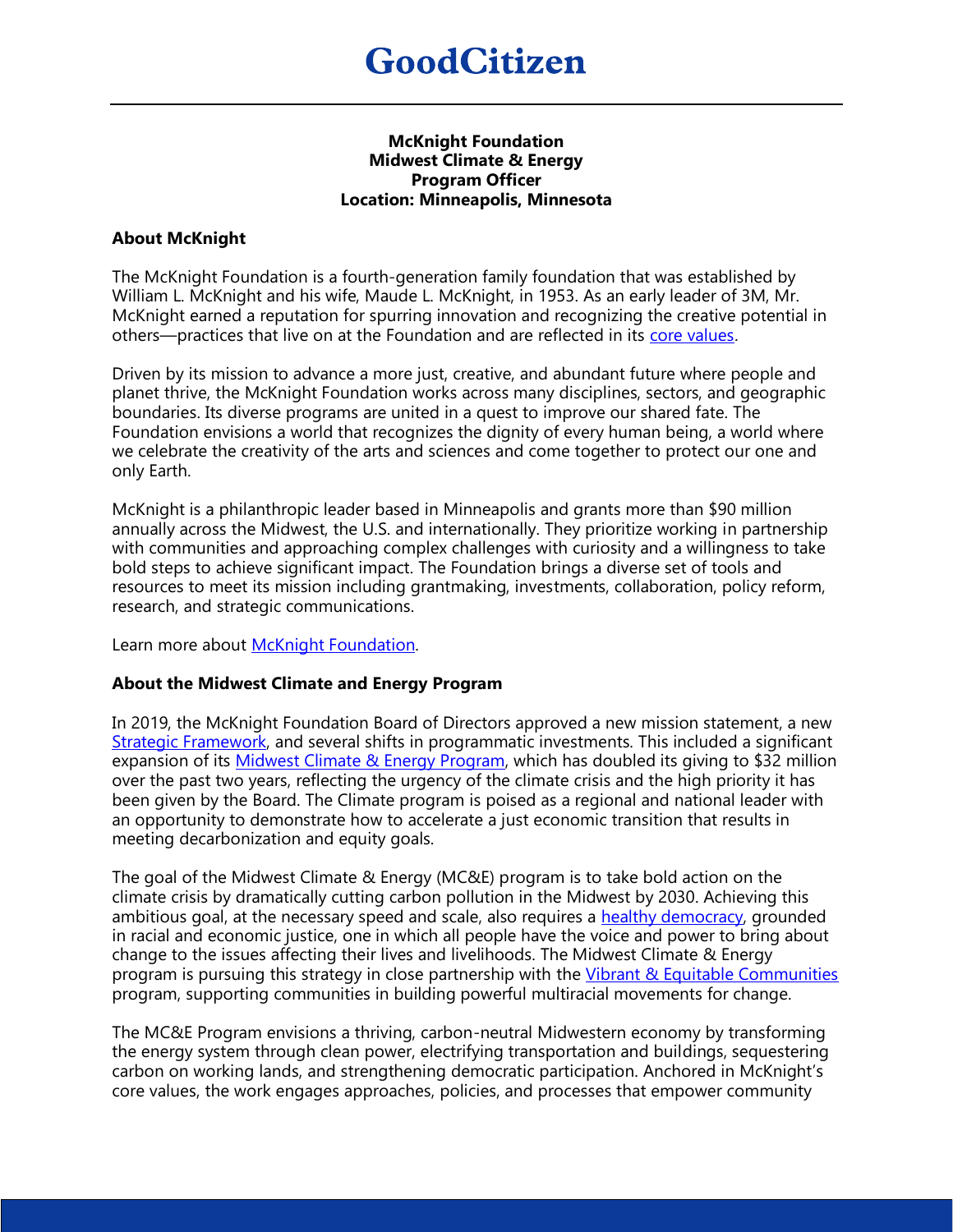voice, mobilize collective action, and address racial equity within the context of climate solutions.

McKnight's Midwest Climate and Energy program also engages in innovative mission-aligned efforts beyond traditional grantmaking, from how they invest their endowment to their efforts to reimagine and rebuild a more equitable and sustainable Twin Cities.

- To better align their investments with their mission, in October of 2021 McKnight announced that they would achieve [net zero greenhouse gas emissions](https://www.mcknight.org/news-ideas/mcknight-commits-netzero-endowment/) across their \$3 billion endowment by 2050 at the latest.
- Through the recently launched [GroundBreak Coalition,](https://groundbreakcoalition.org/) McKnight sees a once-in-alifetime opportunity to define a new paradigm for community development finance that finally addresses systemic racism, rights historical wrongs, closes racial gaps in income and wealth, and boldly meets the climate moment.

# **The Opportunity**

The McKnight Foundation seeks a Program Officer to advance the work that will bring MC&E's ambitious goals to fruition. The new Program Officer will help shape and guide the trajectory of the Foundation's climate initiatives. The Program Officer role presents an exciting opportunity for thought leadership around philanthropic interventions, informed by a deep commitment to racial equity, to support and accelerate innovations and strategies to dramatically cut carbon pollution in the Midwest by 2030.

Reporting to the Program Director of Midwest Climate & Energy, the Program Officer will oversee and build significant grant portfolios and partnerships with intermediary funders and actively collaborate with McKnight's Impact Investing team and Vibrant & Equitable Communities program team. The MC&E program, grounded in racial and economic justice, uses its philanthropic funding to support efforts that build power through partnership to achieve systems change at scale to advance bold and equitable action on the climate crisis.

### **Key Responsibilities**

### **Strategic Program Implementation**

- Manage a portfolio of grants that support transforming the energy system, electrifying transportation and buildings, and sequestering carbon on working lands in Minnesota and the Upper Midwest.
- Develop and maintain relationships with existing grantees and new prospects to learn from current work, explore emerging opportunities, and build new concepts.
- Measure and track progress of grantee portfolio while incorporating learning into program activities.
- Actively engage with McKnight colleagues in Impact Investing and the board's Mission Investment Committee to identify and analyze mission and program related investments that advance program goals.

### **External Partnerships**

• Manage key partnerships with funding intermediaries and oversee new and expanded investments in and through these partners.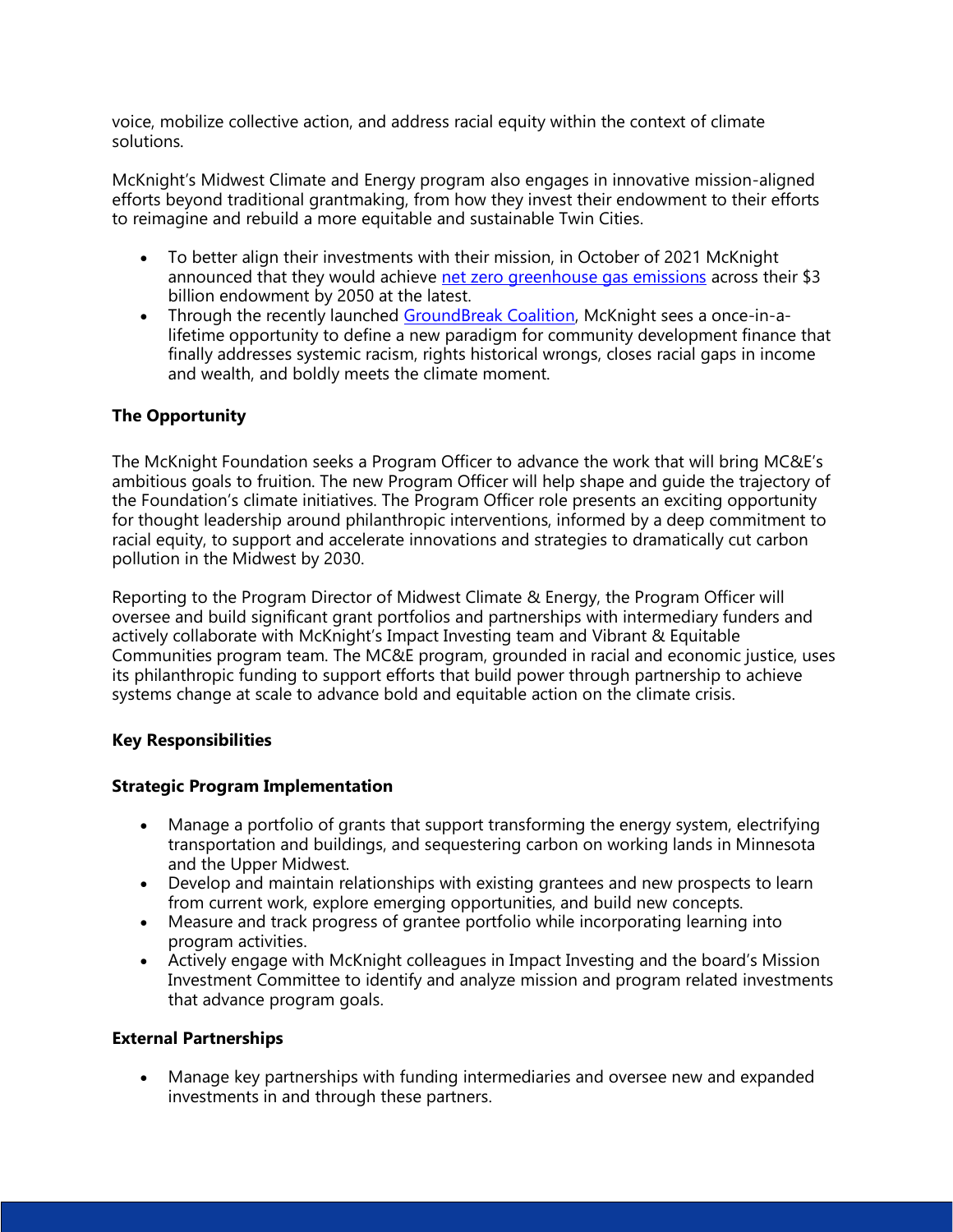- Deepen and maintain strong mutually beneficial partnerships with grantees and community members.
- Convene and collaborate with advocacy organizations (including, but not limited to, those focused on climate justice, environmental protection, democratic participation, and clean energy), foundations, academic institutions, regulators, and policymakers to support cross-sector collaborations that reinforce program goals.
- Serve as a representative of the Foundation in communities of learning and practice, helping to shape the field's response to and support of carbon reduction.

### **Thought Leadership and Advocacy**

- Represent the Foundation and the MC&E program to external audiences and provide leadership in their efforts to achieve economy-wide greenhouse gas emission reductions while advancing a commitment to racial equity.
- Serve as a resource on technical and policy issues relating to energy transformation. Track market and political trends to identify high-leverage opportunities for philanthropic intervention.
- Stand as a trusted voice on the interdependence of climate and racial and economic justice.

## **Ideal Candidate**

McKnight seeks an individual who demonstrates an unwavering passion for and commitment to solving the climate crisis and addressing racial equity within the context of climate solutions. They are a deeply curious and credible systems-thinking climate expert who brings either technical and policy knowledge of decarbonization or experience in movement-building across climate solutions to the role. Direct experience in energy systems, electrifying transportation and buildings, and sequestering carbon on working lands is desired.

The Program Officer leads with a strategic mindset and demonstrates a proven ability to identify and translate strategic vision into tangible action and outcomes. Strong listening and synthesizing skills are essential; along with the ability to organize, prioritize, and meet deadlines in fast-paced environments with multiple and competing demands. The preferred candidate should have a tolerance for and thrive in ambiguity.

The Program Officer is comfortable reaching beyond their current areas of expertise to become knowledgeable across all aspects of McKnight's work with the ability to quickly see connections, opportunities, and intersections. They possess strong analytical skills and an ability to influence change in highly nuanced contexts while taking a proactive and forward-looking approach.

Humble and self-aware, the ideal candidate possesses a high level of emotional intelligence and the ability to be versatile and diplomatic. They operate from a place of respect for the organization's grantees and help create an environment of continuous learning with partner organizations and sector experts.

The Program Officer actively participates in the Foundation's work to integrate justice and equity into all facets of its programming. They are an empathetic listener and natural collaborator with a personal commitment to expanding their own cultural competency.